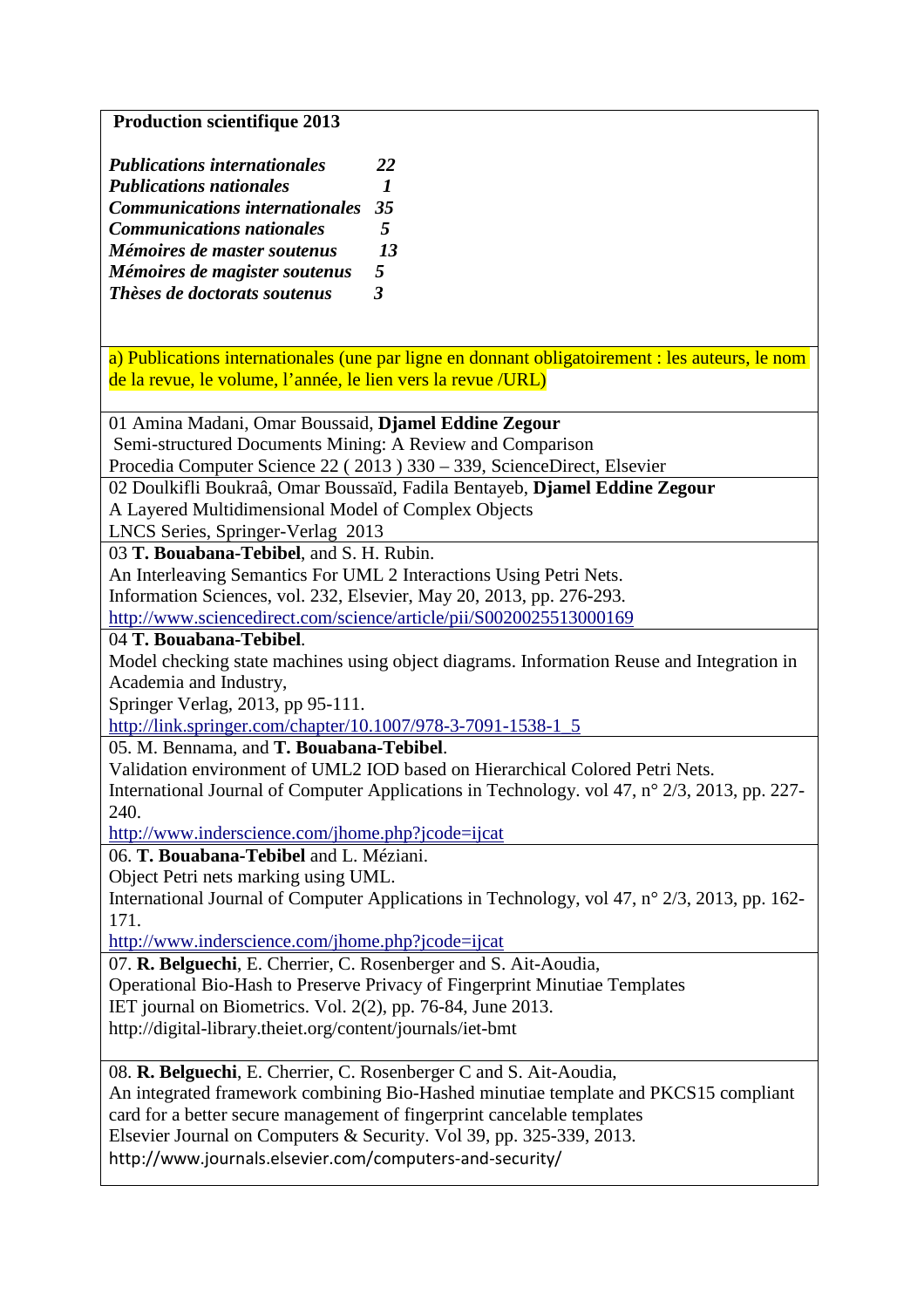09. **D. E. Menacer**, C. Sibertin-Blanc, H. Drias.

A Market-oriented Agents-based Model for Information Retrieval.

International Journal of Digital Information and Wireless Communications (IJDIWC) 3(3): 72-84, 2013.

http://sdiwc.net/digital-library/a-marketoriented-agentsbased-model-for-informationretrieval.html

10. M. Bettaz, M. Maouche, **M. Mosteghanemi**.

Towards an Institution for Object-Z specifications.

International Journal of Computer Applications in Technology, Vol. 47, Nos. 2/3, 2013 http://inderscience.metapress.com/content/a3556l747w43153v/fulltext.pdf?page=1

11 **C. Yahiaoui**, S. Latreche, J. Verdier, C. Gontrand

From Device to Circuit Demonstrator Concerning Ultra Submicronic Si/SiGe Heterojunction Bipolar Transistor Specified for Radio Frequency Range Systems,

International Journal of Computer and Information Technology (IJCIT), Vol. 2,  $N^{\circ}$  1, pp. 64-73, 2013, ISSN: 2279-0764.

Lien : http://www.ijcit.com/archives/volume2/issue1/Paper020109.pdf

#### 12 **C. Yahiaoui**

Effect of High Performance SiGe HBT Design Parameters on the Minimum Gate Delay of an ECL Inverter

International Journal of Electronics and Electrical Engineering, Vol. 1, N° 1, pp. 23-25, ISSN: 2301-380X.

Lien : http://www.ijeee.net/uploadfile/2013/0510/20130510010535863.pdf

13 J. Verdier, I. Burciu, **C. Yahiaoui**, C. Gontrand

Design and Measurements of a RF Front-end for Bi-Band Simultaneous Reception Microelectronics Journal, Vol. 45, N° 1, pp. 43-49, ISSN: 0026-2692, Elsevier.

Lien: http://www.sciencedirect.com/science/article/pii/S0026269213002267

## 14 **M. Loudini**

Modeling and Intelligent Control of an Elastic Link Robot Manipulator International Journal of Advanced Robotic Systems, Vol. 10, N° 81, pp.1-18, 2013, ISSN Print: 1729-8806, INTECH.

Lien :

http://www.intechopen.com/journals/international\_journal\_of\_advanced\_robotic\_systems/mo delling-and-intelligent-control-of-an-elastic-link-robot-manipulator

#### 15 **M. Loudini**, S. Rezig

Enhancing Web Server Relative Delay Services by an Integrated SA-Fuzzy Logic Controller International Journal of Web Engineering and Technologies, Vol. 8, N° 1, pp. 27-57, 2013, ISSN Print: 1476-1289, Inderscience Publishers

Lien : http://inderscience.metapress.com/content/fgt0431kt34v6123/

#### 16 **M. Loudini**, S. Rezig, Y. Sahi

Incorporate Intelligence into a Differentiated Service Strategy: An Advanced Feedback Control Approach

Journal of Internet Services and Applications (JISA), Vol. 4, Issue 1, Article N° 15, pp. 1-16, 2013, ISSN Print: 1867-4828, Springer.

Lien: http://link.springer.com/article/10.1186%2F1869-0238-4-15

#### 17 **M. Loudini**, S. Rezig, **W. K. Hidouci**, Y. Sahi

Design and Application of Intelligent Control Schemes for the Performance Enhancement of a Web Server

Journal of Control Engineering and Applied Informatics (CEAI), Vol. 15, N° 2, pp. 54-66, 2013, ISSN Print: 1454-8658.

Lien: http://www.ceai.srait.ro/index.php/ceai/article/view/1923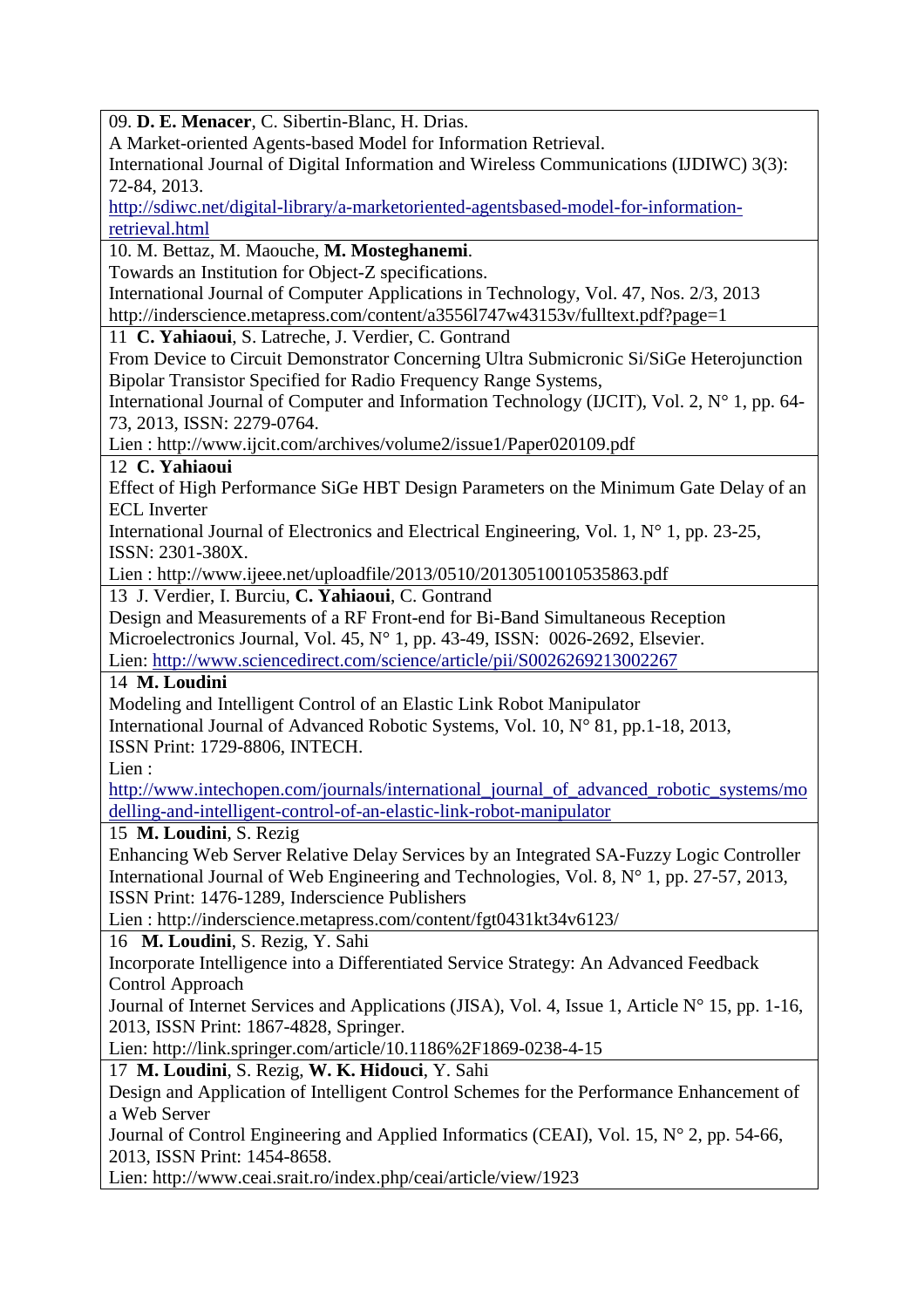18 N. Drir, L. Barazane, **M. Loudini**

Optimizing the Operation of a Photovoltaic Generator by a Genetically Tuned Fuzzy **Controller** 

Archives of Control Sciences, Vol. 23 (LIX), N° 2, pp. 145-167, 2013, ISSN Print: 1230- 2384.

Lien : http://www.degruyter.com/view/j/acsc.2013.23.issue-2/acsc-2013-0009/acsc-2013- 0009.xml

19 A. Abbas, **M. Loudini, W. K. Hidouci**

"Energy and Quality of Control Constraints in Real-Time Scheduling of Synchronous Hybrid Tasks"

Journal of Control Engineering and Applied Informatics (CEAI), Vol. 15, N° 4, pp. 86-96, 2013, ISSN Print: 1454-8658.

Lien: http://www.ceai.srait.ro/index.php/ceai/article/view/1619

20 Akli ABBAS, **Malik LOUDINI**, **Walid-Khaled HIDOUCI**,

Energy and quality of control constraints in real-time scheduling of synchronous hybrid tasks, Journal of Control Engineering and Applied Informatics, Volume 15, Number 4, December 2013. (http://www.ceai.srait.ro/index.php/ceai/issue/view/297)

21 Oualid Demigha, **Walid-Khaled Hidouci**, and Toufik Ahmed.,

On Energy Efficiency in Collaborative Target Tracking in Wireless Sensor Network: A Review,

IEEE COMMUNICATIONS SURVEYS & TUTORIALS, Volume 15, Issue 3, 2013 pp 1210-1222.

(http://ieeexplore.ieee.org/xpl/articleDetails.jsp?arnumber=6196144&sortType%3Dasc\_p\_Se quence%26filter%3DAND%28p\_IS\_Number%3A6572931%29)

22 **Malik Loudini**, Sawsen Rezig, **Walid-Khaled Hidouci** and Yahia Salhi,

Design and Application of Intelligent Control Schemes for the Performance Enhancement of a Web Server,

Journal of Control Engineering and Applied Informatics, Volume 15, Number 2, June 2013. (http://www.ceai.srait.ro/index.php/ceai/issue/view/295)

b) Publications nationales (une par ligne en donnant obligatoirement : les auteurs, le nom de la revue, le volume, l'année, le lien vers la revue /URL)

01 N. Drir, L. Barazane et **M. Loudini**

Fuzzy Logic for Tracking Maximum Power Point of Photovoltaic Generator Revue des Energies Renouvelables, Vol. 16, N° 1, pp. 1-9, 2013, ISSN: 1112-2242. Lien : http://www.cder.dz/download/Art16-1\_1.pdf

c) Communications internationales (une par ligne en donnant obligatoirement : les auteurs, l'intitulé de la conférence, l'année, le lien vers la conférence/URL)

01 Amina Madani, Omar Boussaid, **Djamel Eddine Zegour** Semi-structured Documents Mining: A Review and Comparison KES 2013: 330-339, Japan

02 Doulkifli Boukraâ, Omar Boussaïd, Fadila Bentayeb, **Djamel Eddine Zegour**

A Layered Multidimensional Model of Complex Objects (avec CAISE, June 17-21 2013, Valencia, Spain (2013: 498-513)

03 **Soumia BENKRID**, Ladjel BELLATRECHE, Cuzzocrea Alfredo, Designing Parallel Relational Data Warehouses: a Global, Comprehensive Approach, ADBIS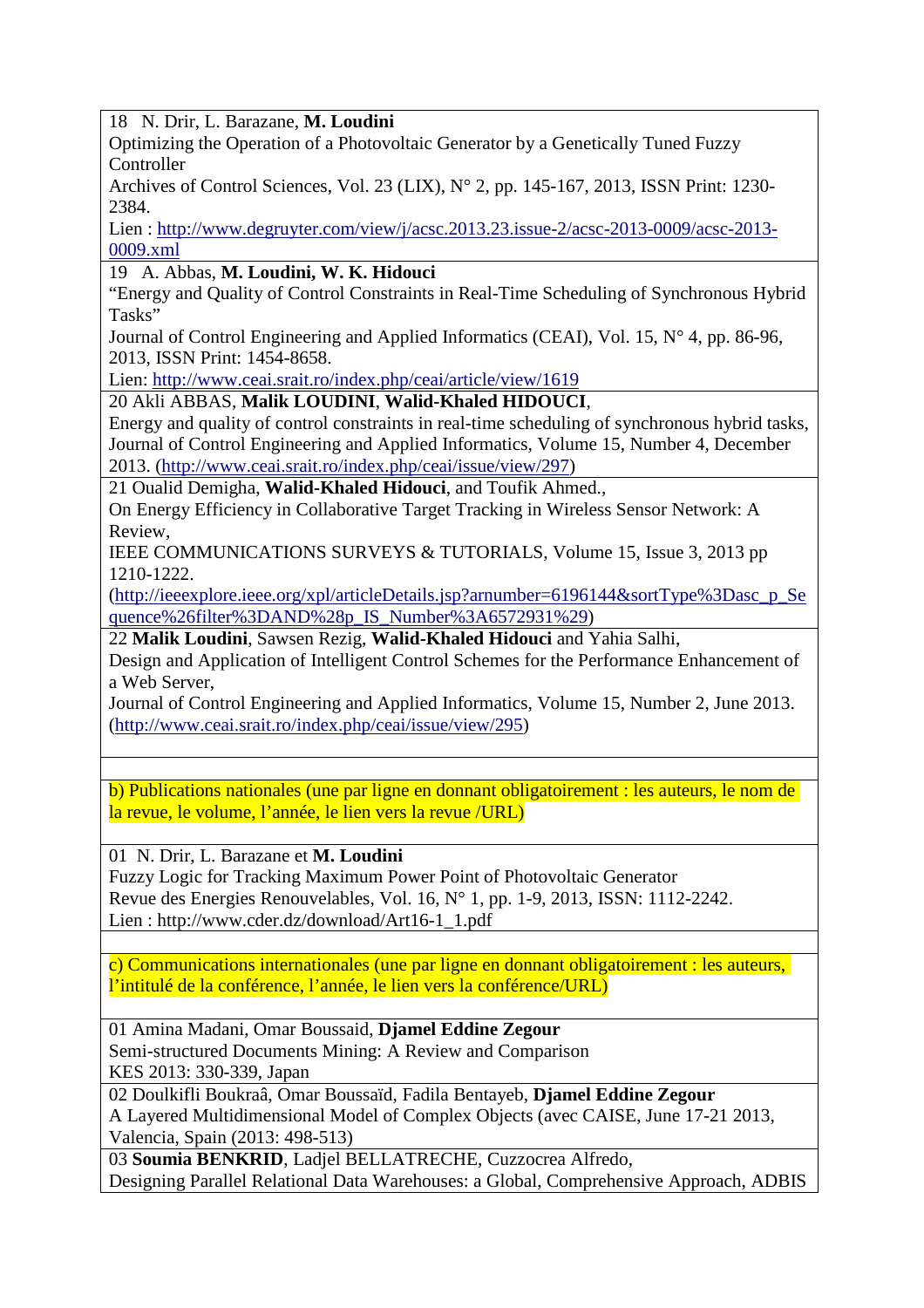Special session on Big Data - New Trends and Applications (BIDATA), edited by Spinger, 2013

04 **Soumia BENKRID**, Ladjel BELLATRECHE, Cuzzocrea Alfredo,

Omniscience dans la Conception des Entrepôts de Données Parallèles sur un Cluster, 9èmes Journées Francophones sur les Entrepôts de Données et Analyse en Ligne (EDA 2013), edited by RNTI, 2013

05. I. Boukhari, L. Bellatreche, **S. Khouri**.

Efficient, Unified and Intelligent User Requirement Collection and Analysis in Global Enterprises,

14th International Conference on Information Integration and Web-based Applications & Services (IIWAS 2013), edited by ACM, December 2-4, 2013, pp. 686-691. http://dl.acm.org/citation.cfm?id=2539263

06. **T. Bouabana-Tebibel**, S. H. Rubin.

The association ends at the basis of weak sequencing validation.

The 7th International Workshop on Verification and Evaluation of Computer and Communication Systems - VECoS 2013. Florence, Italy, November 21-22, 2013.

http://vecos.ensta-paristech.fr/2013/

07. **S. Khouri**, L. El Saraj, L. Bellatreche, B. Espinasse, N. Berkani, T. Libourel, S. Rodier. CiDHouse: Contextual SemantIc Data WareHouses,

24th International Conference on Database and Expert Systems Applications (DEXA), edited by LNCS Springer, August 26-29, 2013.

http://link.springer.com/chapter/10.1007/978-3-642-40173-2\_39

08. **T. Bouabana-Tebibel**, S. H. Rubin, K. Habib, S. Mellah and L. Allata.

A component-based language specific to complex systems modeling.

The 14th IEEE International Conference on Information Reuse and Integration – IEEE IRI 2013. San Francisco, USA, August 14-16, 2013.

http://www.sis.pitt.edu/iri2013/

09. F. Laidoui and **T. Bouabana-Tebibel**.

Reinforcement of Trust in DSR. The 14th IEEE International Conference on Information Reuse and Integration – IEEE IRI 2013. San Francisco, USA, August 14-16, 2013. http://www.sis.pitt.edu/iri2013/

10. S. Benferhat, L. Bouzar Benlabiod, **T. Bouabana-Tebibel**.

Comparing and weakening possibilistic knowledge bases. Probability Theory or Not? Practical and Theoretical Concerns on Uncertainty Handling in AGI, Beijing, China, July 31 - August 3, 2013.

http://www.agroparistech.fr/mia/agi-workshop/

11. **D. E Menacer**, H. Drias, C. Sibertin-Blanc.

MP-IR: TOWARDS A MARKET-ORIENTED MULTI-AGENTS SYSTEM FOR INFORMATION RETRIEVAL IN THE WORLD WIDE WEB.

In Proceeding of the 2013 DICTAP conference, Ostrava, Czech Republic, July 2013. pp. 154- 160.

http://sdiwc.net/digital-library/mpir-towards-a-marketoriented-multiagents-system-forinformation-retrieval-in-the-world-wide-web

12. **L. Bouzar**, S. Benferhat, **T. Bouabana-Tebibel**.

An efficient QCL-based alert correlation process.

The 25th International Conference on Software Engineering and Knowledge Engineering – SEKE 2010. Boston, USA, June 27-29, 2013.

http://www.ksi.edu/seke/seke13.html

13. M. Bettaz, I. Al-Fuqaha, **M. Mosteghanemi** and M. Miloudi.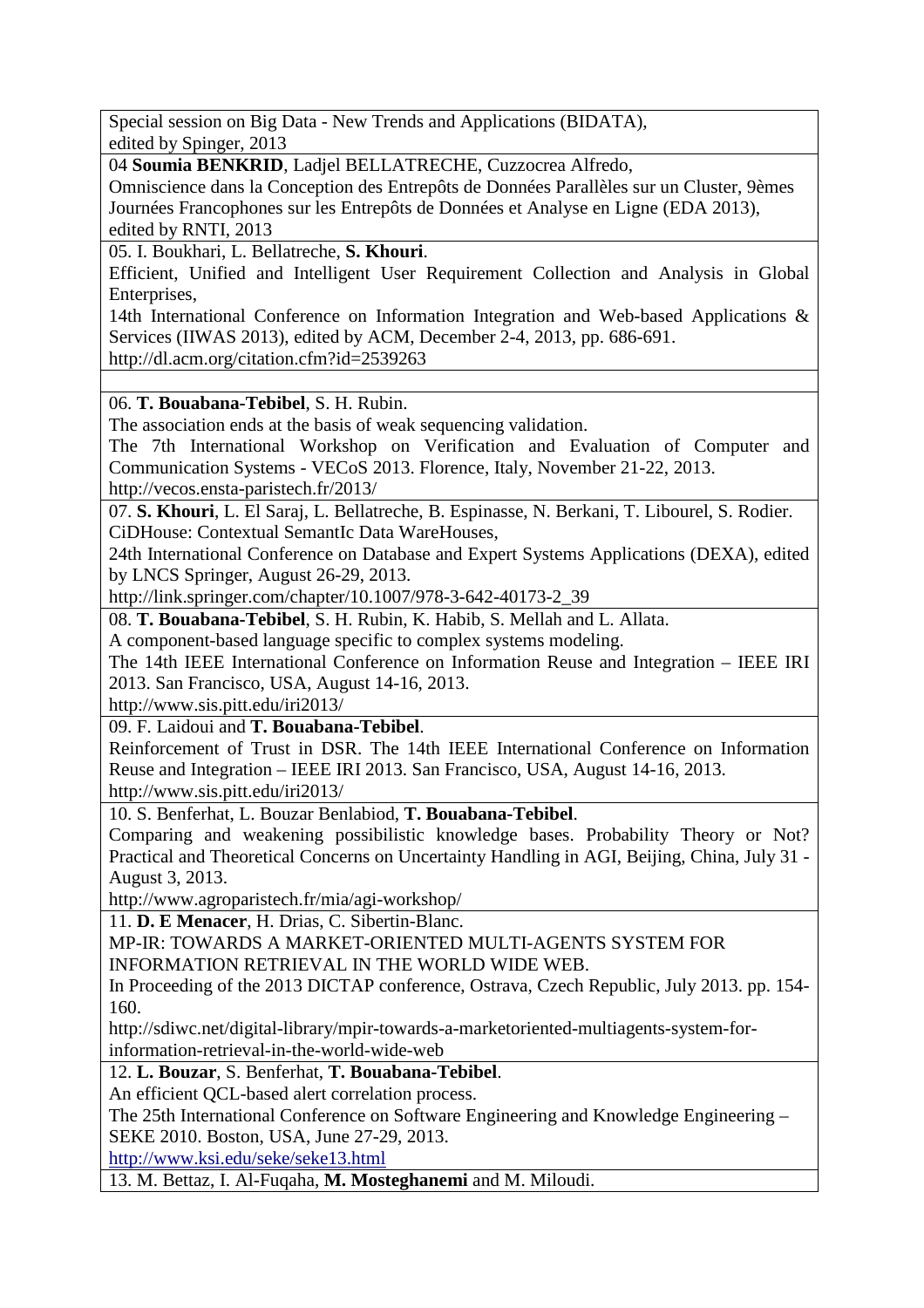Reverse-Engineering of e-Learning Quality Management Themes for the Advancement of Face-to-Face Pedagogy.

The international Conference on digital Information Networking, and Wireless communication (DINWC2014). June 24-26, 2014. VSB-Technical University of Ostrava, Czech Republic

http://sdiwc.net/digital-library/search-article.php

14. **L. Bouzar**, S. Benferhat, **T. Bouabana-Tebibel**.

A new approach for QCL-based alert correlation process,

4th International Conference on Computer Science and Its Applications – CIIA'2013. Saida, Algérie, May 5-7, 2013.

http://www.univ-saida.dz/index.php/laboratoires-/223-4eme-conference-internationale-surlinformatique-et-ses-applications-saida-du-04-au-05-mai-2013-.html

15. L. Bellatreche, **S. Khouri**, N. Berkani.

Semantic Data Warehouse Design: From ETL to Deployment à la Carte,

18th International Conference on Database Systems for Advanced Application (DASFAA 2013), April 22-25, 2013.

http://link.springer.com/chapter/10.1007/978-3-642-37450-0\_5

16. **T. Bouabana-Tebibel**, N. Tebibel, and S. Zemmouri.

Secure scheme against data dropping. The 16th Communications and Networing Synposium – CNS'13, In conjunction with the 46th Spring Simulation Multiconfrence – SpringSim'13. San Diego, April USA, 7-11, 2013.

http://www.scs.org/springsim/2013/CNS

17. **T. Bouabana**-Tebibel and K. Ayad.

Hash chains to secure proactive protocols.

The 16th Communications and Networing Synposium – CNS'13, In conjunction with the 46th Spring Simulation Multiconfrence – SpringSim'13. San Diego, April USA, 7-11, 2013. http://www.scs.org/springsim/2013/CNS

18. **Menacer, D. E**.; Drias, H.; Sibertin-Blanc, C.

Towards a security solution to mobile agents.

In Proceeding of the 2013 World Conference on Information Systems and Technologies (WorldCIST'13), March 27-30, 2013, Ed. by Á. Rocha, A. M. Correia, T. Wilson, K. A. Stroetmann, pp. 969-979, Advances in Information Systems and Technologies, No. 206, Springer, 2013.

http://link.springer.com/chapter/10.1007%2F978-3-642-36981-0\_91

19. M. Bennama, and **T. Bouabana-Tebibel**.

Une modélisation formelle à base du diagramme global d'interaction d'UML2 et les réseaux de Petri colorés et hiérarchiques.

14e conference de Recherche Opérationnelle et Aide à la Décision - ROADEF 2013. Troyes, France, 13-15 Février 2013.

http://uma.ensta-paristech.fr/files/diam/docro/roadef\_2013/resumes.htm

20. **L. Bouzar**, S. Benferhat, and **T. Bouabana-Tebibel**.

Corrélation d'alertes basée sur la logique QCL .

14e conference de Recherche Opérationnelle et Aide à la Décision - ROADEF 2013. Troyes, France, 13-15 Février 2013.

http://uma.ensta-paristech.fr/files/diam/docro/roadef\_2013/resumes.htm

21. **D. E. Menacer**, H. Drias, C. Sibertin-Blanc.

MP-IR: A Way To Use Mobile Agents In Distributed Information Retrieval.

Proceedings of the 2013 ROADEF Conference. University of Troyes, France, February 13- 15, 2013.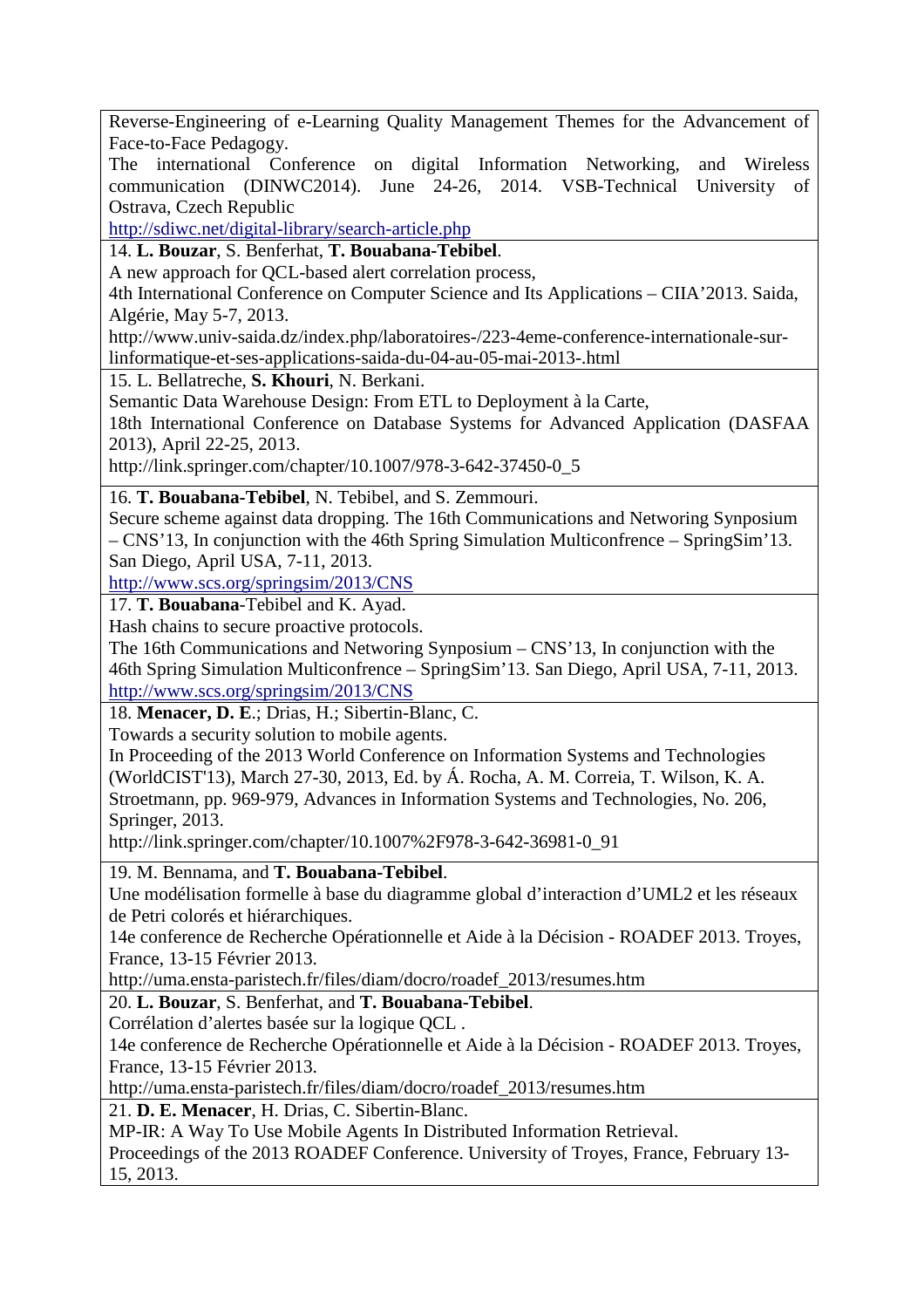http://uma.ensta-paristech.fr/files/diam/docro/roadef\_2013/resumes.htm

22 **A. Sehad**, Y. Chibani, M. Cheriet et Y. Yaddaden

Ancient Degraded Document Image Binarization based on Texture Features Proc. of the 8th International Symposium on Image and Signal Processing and Analysis

(ISPA 2013), pp. 189-193, 4-6 Septembre 2013, Trieste, Italie.

Lien :

http://ieeexplore.ieee.org/xpl/login.jsp?tp=&arnumber=6703737&url=http%3A%2F%2Fieee xplore.ieee.org%2Fiel7%2F6693156%2F6703696%2F06703737.pdf%3Farnumber%3D6703 737

23 Y.Brik, Y.Chibani, E.-T Zemouri, **A. Sehad**

Ridgelet-DTW-Based Word Spotting for Arabic Historical Document

Proc. of the 8th International Symposium on Image and Signal Processing and Analysis (ISPA 2013), pp. 194-199, 4-6 Septembre 2013, Trieste, Italie.

Lien :

http://ieeexplore.ieee.org/xpl/login.jsp?tp=&arnumber=6703738&url=http%3A%2F%2Fieee xplore.ieee.org%2Fxpls%2Fabs\_all.jsp%3Farnumber%3D6703738

## 24 **C. Yahiaoui**

Effect of High Performance SiGe HBT Design Parameters on the Minimum Gate Delay of an ECL Inverter

2nd International Conference on Solid-State and Integrated Circuit (ICSIC 2013), 13-14 Avril 2013, Vancouver, Canada.

Lien : http://www.icsic.org/history.htm

25 N. A. Saouchi, C. **A. Lammari**, K. Benatchba

Real-Coded Genetic Algorithm Parameter Setting for Cognitive Radio Adaptation Proc. of the 2013 International Conference on Smart Communications in Network Technologies (SaCoNeT'13), pp. 1-5, 17-19 juin 2013, Paris, France.

Lien : http://ieeexplore.ieee.org/xpl/articleDetails.jsp?arnumber=6654574

26 A. Abbas, E. Grolleau, **M. Loudini**, M. Driss

A Real-Time Feedback Scheduler for Environmental Energy Harvesting

Proc. of the 3rd International Conference on Systems and Control (ICSC'13), pp. 1013-1019, 29-31 Octobre 2013, Alger.

Lieu :

http://ieeexplore.ieee.org/xpl/login.jsp?tp=&arnumber=6750980&url=http%3A%2F%2Fieee xplore.ieee.org%2Fxpls%2Fabs\_all.jsp%3Farnumber%3D6750980

27 O. Nait Belaid and **M. Loudini**

Un Système Neuronal pour la classification des Images Médicales Cérébrales Proc. of the International Conference on Electrical Engineering (CIGE'2013), 17-19

Novembre 2013, Béchar.

Lien : http://www.univ-bechar.dz/cige2013/Proceeding/papers/Paper\_80.pdf

28 **M. Anane**, N. Anane

High radix Montgomery Modular Multiplication on FPGA

Proc. of the 8th IEEE International Design & Test Symposium 2013 (IDT'13), pp. 1-2, 16-18 Décembre 2013, Marrakech, Maroc.

Lien :

http://ieeexplore.ieee.org/xpl/login.jsp?tp=&arnumber=6727148&url=http%3A%2F%2Fieee xplore.ieee.org%2Fxpls%2Fabs\_all.jsp%3Farnumber%3D6727148

29 N. Anane, **M. Anane**

FPGA Implementation of the M-ary Modular Exponentiation Proc. of the 8th IEEE International Design & Test Symposium 2013 (IDT'13), pp. 1-2, 16-18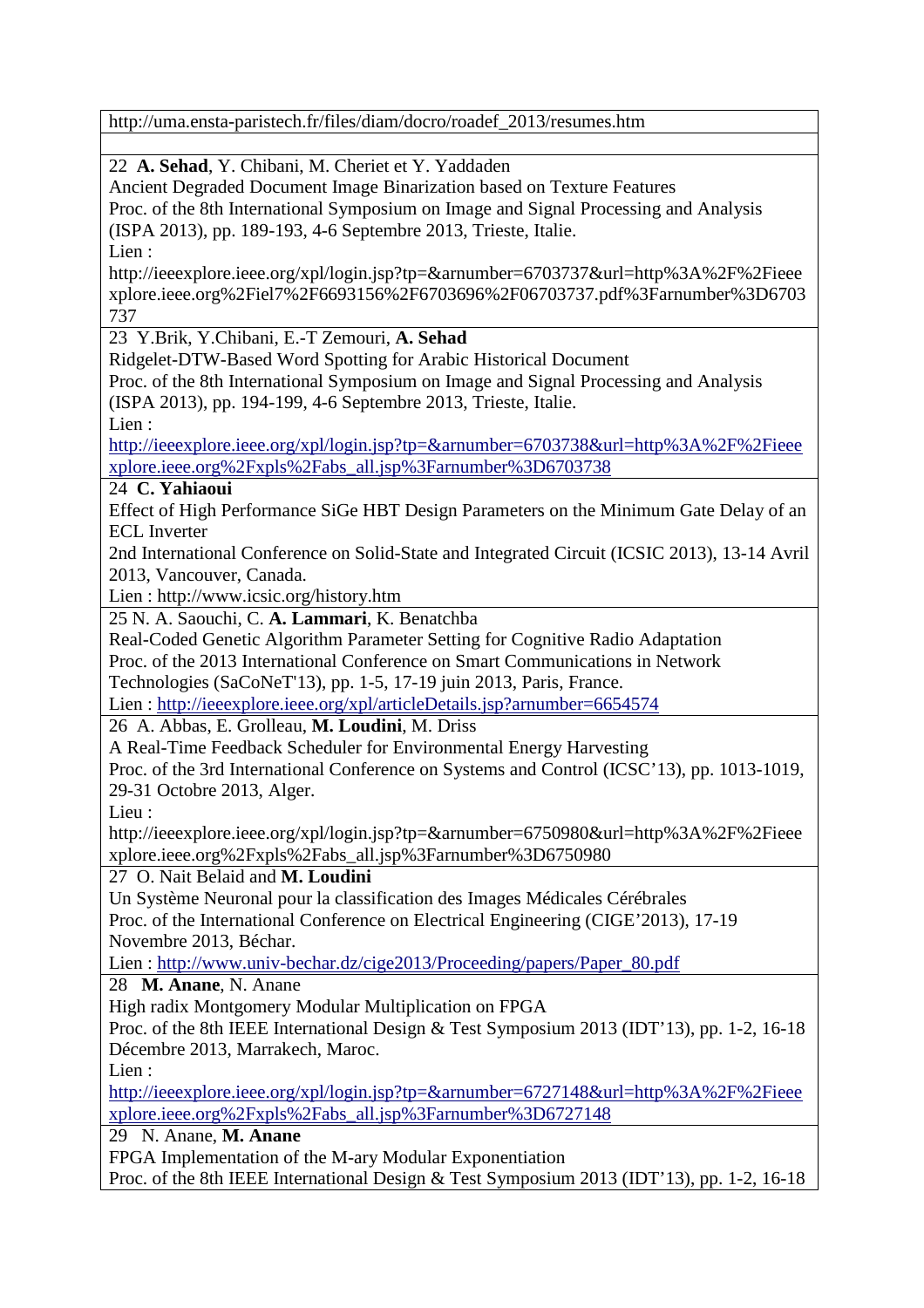Décembre 2013, Marrakech, Maroc.

Lien :

http://ieeexplore.ieee.org/xpl/login.jsp?tp=&arnumber=6727140&url=http%3A%2F%2Fieee xplore.ieee.org%2Fiel7%2F6717187%2F6727071%2F06727140.pdf%3Farnumber%3D6727 140

30 Abid Khaled, Abdelkrim Mebarki & **Hidouci Walid Khaled**, Structures de données triangulaires à mémoire externe, Traitement et Analyse de l'Information : Méthodes et Applications

TAIMA'2013, Hammamet 13-18 Mai, 2013. (http://taima.arts-pi.org.tn/)

31 Aries, A., **Oufaida, H.**, & Nouali, O. (2013, February).

Using clustering and a modified classification algorithm for automatic text summarization *Document Recognition and Retrieval XX*. In *IS&T/SPIE Electronic Imaging* (pp. 865811- 865811).

International Society for Optics and Photonics. http://adsabs.harvard.edu/abs/2013SPIE.8658E..11A http://www.cs.rit.edu/~drr2013/

32 **H. Hamdad**, A. Achab, A. Bentouchent, F. Dahamni et K. Benatchba Biogeography for custering

**IWINAC 2013**, Juin 2013, à Majorque Espagne. http://link.springer.com/chapter/10.1007%2F978-3-642-38637-4\_41#page-1

33 Hamza Djebli, Samy Ait-Aoudia, Ramdan Mahiou et **H. Haddadou** *EsiReg:* Image stitching for video mosaicking and panorama generation TAIMA2013 (Traitement et l'Analyse de l'Information Méthodes et Application), Mai 2013 à Hammamet, Tunisie.

http://www.arts-pi.org.tn/taima2013/programme-detail.php

34 **L. Hamdad** et K. Benatchba,

*Nouvelle approche dynamique appliquée à la classification spatiales*  Journées Internationales de Statistiques Théorique est Appliquée , JISTA2013 , 24- 26 Novembre à l'USTHB.

www.usthb.dz/JISTA13

35 Sophie Dabo-Niang, **Leila Hamdad** et Ouafa Benrabah, Exploring spectral density estimation for spatial linear process with mixing innovations MICPS2013, Décembre 2013 à Marrakech http://www.ensa.ac.ma/micps2013/

d) Communications nationales (une par ligne en donnant obligatoirement : les auteurs, l'intitulé de la conférence, l'année, le lien vers la conférence/URL)

01 K. Ayad, **T. Bouabana-Tebibel**.

Nouveau mécanisme pour sécuriser le protocole OLSR.

The 3rd International Conference on Systems & Information Processing – ICSIP'13, Guelma, Algeria, May 12-14, 2013.

02 **M. Anane** et N. Anane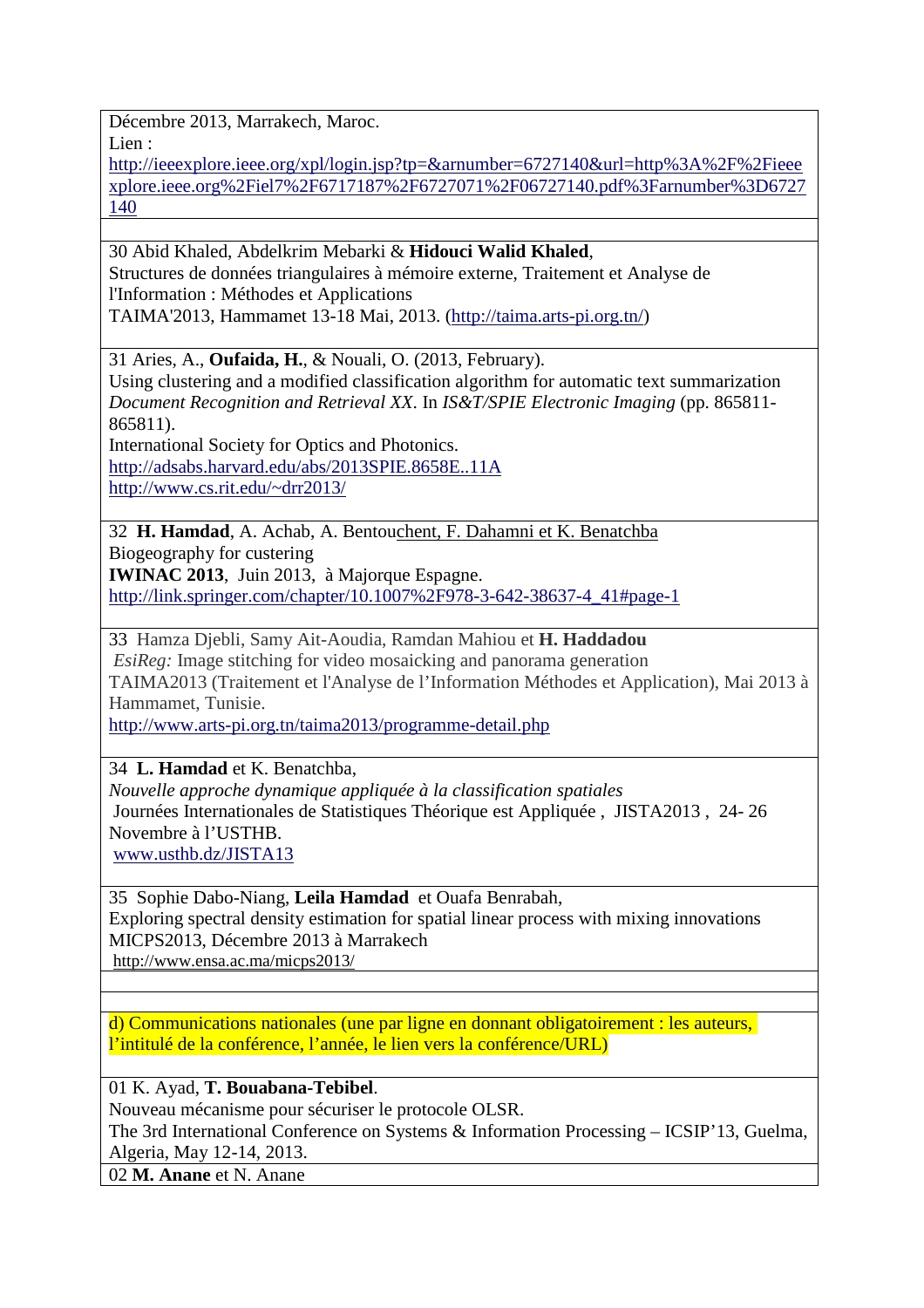| Multiplication Modulaire de Montgomery en Grande Base sur Circuit FPGA                |
|---------------------------------------------------------------------------------------|
| Conférence Nationale sur les Technologies de l'Information et des Télécommunications  |
| (CNTIT'13), 16-18 Décembre 2013.                                                      |
| Lien: http://labstic.univ-tlemcen.dz/CNTIT2013/programme.htm                          |
| 03 N. Anane, M. Anane et O. Azzouzi                                                   |
| Plateforme de Chiffrement/Déchiffrement pour la Sécurisation du Stockage et de la     |
| Transmission de l'Information                                                         |
| Conférence Nationale sur les Technologies de l'Information et des Télécommunications  |
| (CNTIT'13), 16-18 Décembre 2013.                                                      |
| Lien: http://labstic.univ-tlemcen.dz/CNTIT2013/programme.htm                          |
| 04 C. Yahiaoui                                                                        |
| Plateforme de Cloud Backup basée sur l'Open Source                                    |
| 9èmes Journées Scientifiques et Techniques "JST9", 08-10 Avril 2013, Oran, Algérie.   |
| Lien: http://www.cerist.dz/doc/AppelacommunicationsJST9.pdf                           |
| 05 Boubekeur DJAIL, Walid-Khaled HIDOUCI,                                             |
| Les jointures dans les réseaux de capteurs sans fil,                                  |
| Conférence Nationale sur les Technologies de l'Information et les Télécommunications, |
| CNTIT'13, Tlemcen 10-11 Décembre 2013. (http://labstic.univ-                          |
| tlemcen.dz/CNTIT2013/programme.htm)                                                   |
|                                                                                       |
| e) Ouvrage ou participation à la rédaction d'un ouvrage (un par ligne en donnant      |
| obligatoirement : les auteurs, l'éditeur, l'année, le lien vers l'ouvrage             |
|                                                                                       |
| 01                                                                                    |
|                                                                                       |
| 02                                                                                    |
|                                                                                       |
|                                                                                       |
| f) Brevets                                                                            |
| 01                                                                                    |
|                                                                                       |
|                                                                                       |

## **Mémoires de master soutenus**

| 1. Nom & Prénom de l'étudiant : A. BOUDI et S. ZAHAF       |
|------------------------------------------------------------|
| Date et lieu : Mars 2013                                   |
| Rapporteur : <b>ZEGOUR D.E</b>                             |
| Intitulé : Traitement parallèle de requêtes décisionnelles |
| URL résumé ou version PDF                                  |

2. Nom & Prénom de l'étudiant : O. SELLAMI

Date et lieu : Mars 2013

Rapporteur : **ZEGOUR D.E**

Intitulé : Apport des métadonnées dans la gestion électronique des documents (GED) URL résumé ou version PDF

3. Nom & Prénom de l'étudiant : KHALED Tarek et ZABOUR Sid Ahmed Abdelghani Date et lieu : Mars 2013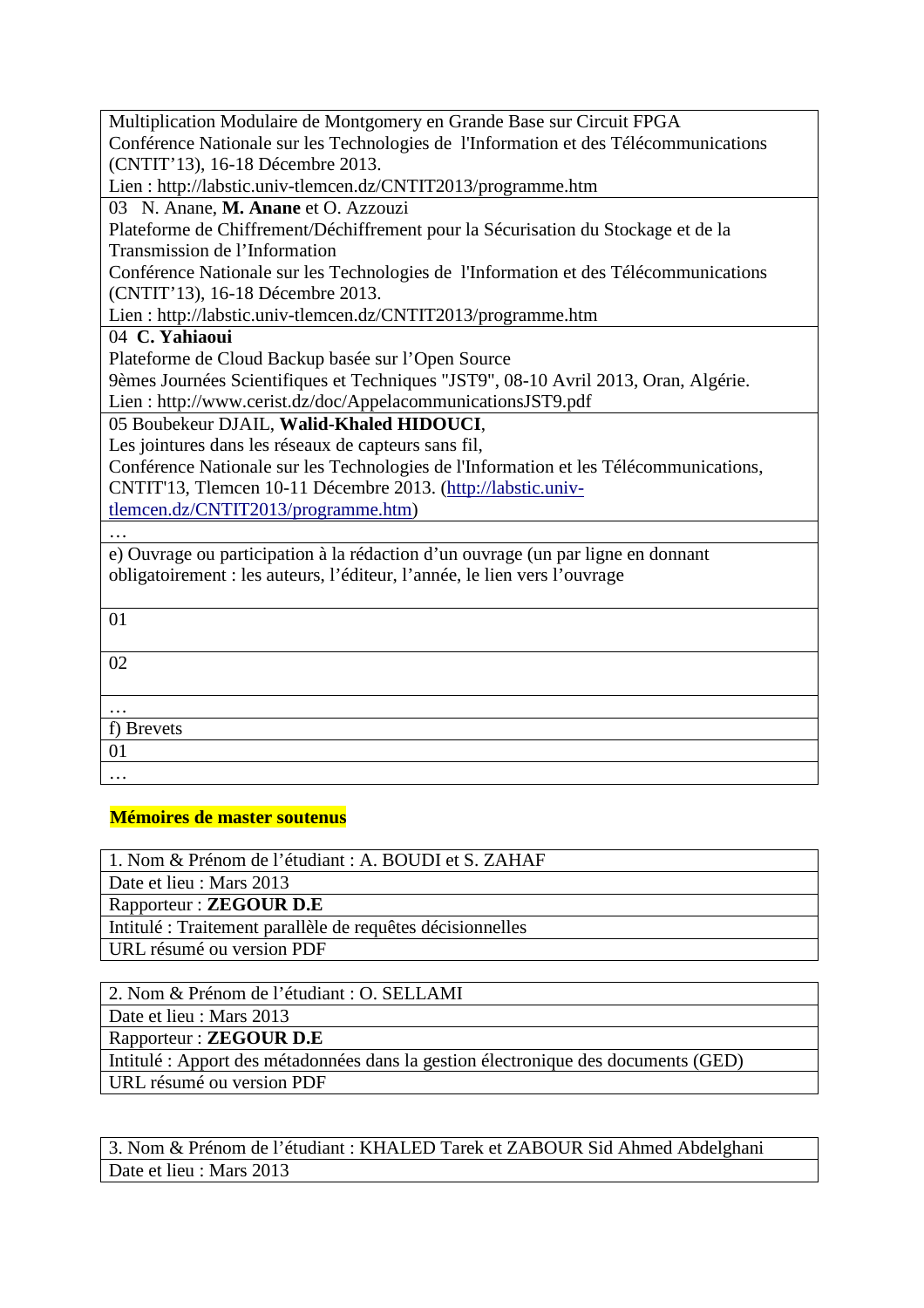# Rapporteur : **YESSAD Lamia**

Intitulé : Construction d'ontologies dédiées à la sécurité informatique URL résumé ou version PDF

| 4. Nom & Prénom de l'étudiant L. Allata & S. Mellah |                                                      |
|-----------------------------------------------------|------------------------------------------------------|
| Date et lieu de naissance                           | Mars $2013$ à l'ESI                                  |
| Rapporteur                                          | <b>Thouraya Bouabana-Tebibel</b>                     |
| Intitulé du titre de master                         | Langage à base de composants dédié à la modélisation |
| SysML                                               |                                                      |
| URL résumé ou version PDF                           |                                                      |

| 5. Nom & Prénom de l'étudiant M. Benmalek & A. Ladj |                                                  |
|-----------------------------------------------------|--------------------------------------------------|
| Date et lieu de naissance                           | Mars 2013 à l'ESI                                |
| Rapporteur                                          | Thouraya Bouabana-Tebibel                        |
| Intitulé du titre de master                         | Routage proactif dans les réseaux ad hoc mobiles |
| URL résumé ou version PDF                           |                                                  |

| 6. Nom & Prénom de l'étudiant N. Tebibel & S. Zemmouri |                                                           |
|--------------------------------------------------------|-----------------------------------------------------------|
| Date et lieu de naissance                              | Juin 2013 à l'USTHB                                       |
| Rapporteur                                             | Thouraya Bouabana-Tebibel                                 |
| Intitulé du titre de master                            | Contribution à la sécurité des protocoles de routage à la |
| source contre la suppression des données               |                                                           |
| URL résumé ou version PDF                              |                                                           |

| 7. Nom & Prénom de l'étudiant        | <b>Boubakeur AMIRA</b>                                 |
|--------------------------------------|--------------------------------------------------------|
| Date et lieu de soutenance           | 17/03/2013 à l'ESI                                     |
| Rapporteurs                          | Souhila Sadeg                                          |
| Intitulé du titre de master          | Utilisation des métaheuristiques pour la résolution du |
| problème de sélection d'attributs du |                                                        |

| 8. Nom & Prénom de l'étudiant | Mohamed BENYAGOUB                                      |
|-------------------------------|--------------------------------------------------------|
| Date et lieu de soutenance    | 19/03/2013 à l'ESI                                     |
| Rapporteurs                   | Souhila sadeg                                          |
| Intitulé du titre de master   | Les métaheuristiques pour le problème d'affectation de |
| fréquences                    |                                                        |
| URL résumé ou version PDF     |                                                        |

9. Nom & Prénom de l'étudiant

Date et lieu : **Février 2013**.

Encadreur : **Nabila Belattar**.

Intitulé du titre de master : Clustering selon l'approche dynamique dans le data mining spatial

URL résumé ou version PDF : www.esi.dz

10. Nom & Prénom de l'étudiant Abdaoui Amine et Al Chikha Ala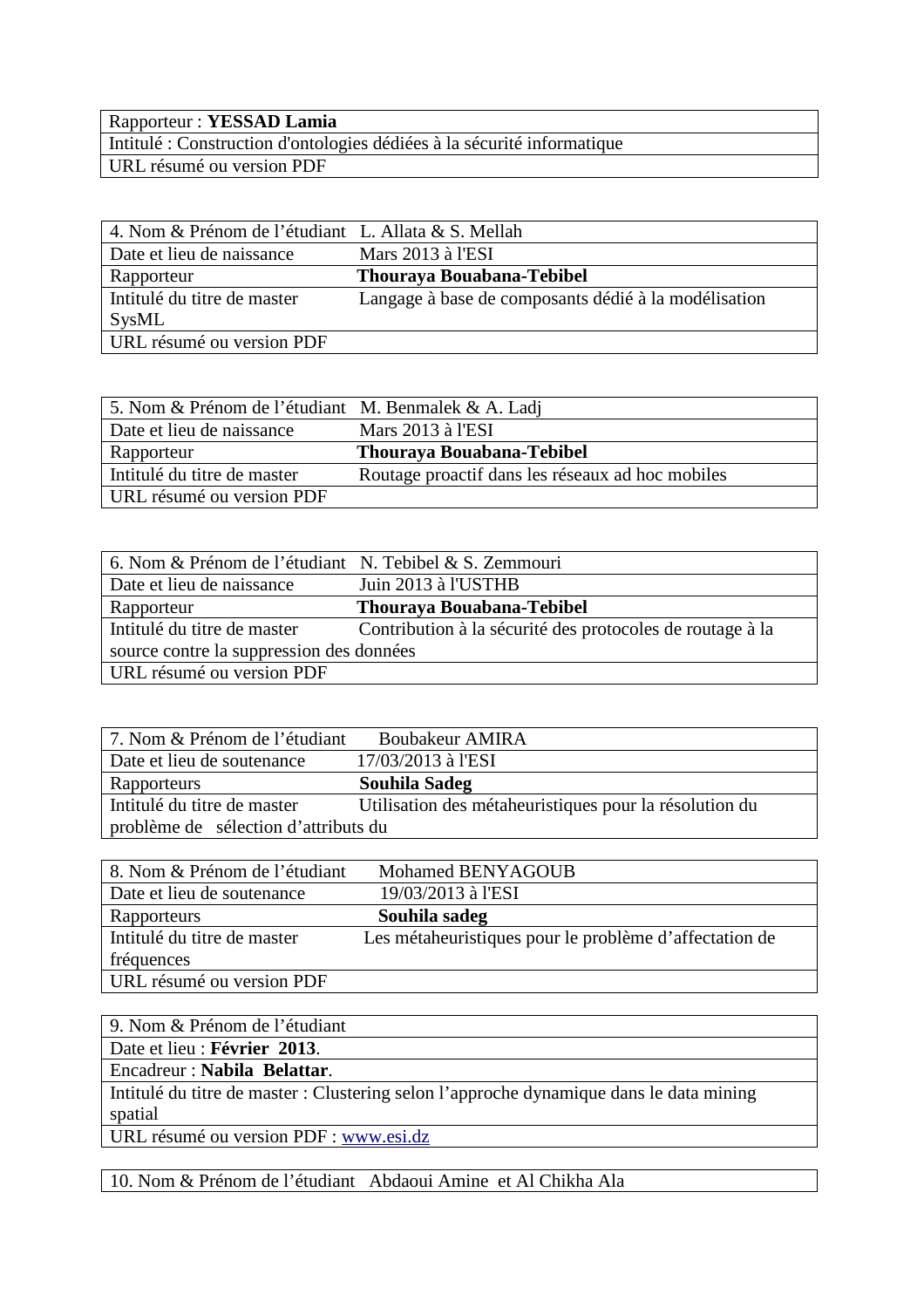Date et lieu : 2013 à l'ESI

**Encadreur : Leila Hamdad et Nabila Belattar** 

Intitulé du titre de master. Etude comparative des outils du datamining spatial

URL résumé ou version PDF : www.esi.dz

11. Nom & Prénom de l'étudiant Mohguen Yasmine et Ifrez Soraya

Date et lieu : 2013 à l'ESI

**Encadreur : Leila Hamdad**

Intitulé du titre de master.

URL résumé ou version PDF : www.esi.dz

12. Nom & Prénom de l'étudiant Louahadj Assyl

Date et lieu : 2013 à l'ESI

**Encadreur : Leila Hamdad**

Intitulé du titre de master**.** La pondération d'attributs dans la classification non supervisée par des méthodes bio

URL résumé ou version PDF : www.esi.dz

13. Nom & Prénom de l'étudiant Amira Boubker

Date et lieu ; 2013 à l'ESI

**Encadreur : Leila Hamdad**

Intitulé du titre de master. Sélection d'attribut et metaheuristiques

URL résumé ou version PDF : www.esi.dz

| 3. Mémoires de magister soutenus       |                                                          |
|----------------------------------------|----------------------------------------------------------|
| 1. Nom & Prénom de l'étudiant          | F. Laidoui                                               |
| Date et lieu de soutenance             | 19 décembre 2013 à l'ESI                                 |
| Rapporteur                             | <b>Thouraya Bouabana-Tebibel</b>                         |
| Intitulé du titre de magister          | Approche basée sur la confiance pour l'établissement des |
| routes dans les réseaux ad hoc mobiles |                                                          |
| URL résumé ou version PDF              |                                                          |

02 Nom & Prénom de l'étudiant : M. HAMID Rabah Date et lieu de soutenance : le 04/07/2013 à l'université de M'Sila Rapporteur : **LOUDINI Malik** Intitulé du titre du magister : "Ordonnancement Temps Réel des Tâches dans un Système Industriel par Intégration d'une Loi de Régulation Automatique" URL résumé : https://www.pnst.cerist.dz/detail.php?id=76143/

03. Nom & Prénom de l'étudiant : SI-SALAH Hayet

Date et lieu de naissance :

Rapporteur : BACHARI Nour El Islam & **HIDOUCI Walid-Khaled** Intitulé du titre de magister/Doctorat : Segmentation des images Ikonos à très haute